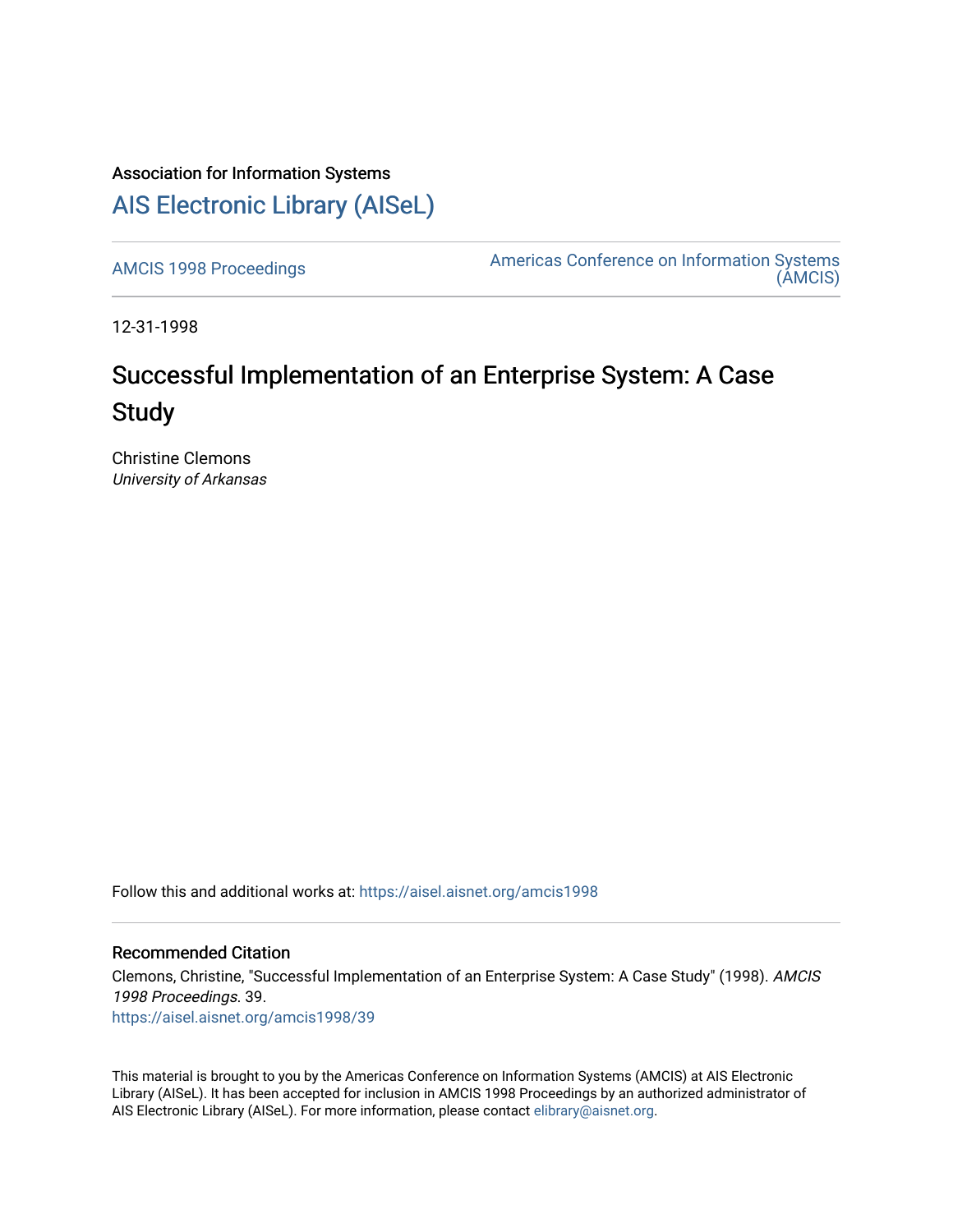## **Successful Implementation of an Enterprise System: A Case Study**

**Christine Clemons**

University of Arkansas

#### **Abstract**

*This paper presents a brief case study of a successful enterprise system implementation that was accomplished in a short development cycle. The case examines the key decisions of the development team and key success factors.*

#### **Introduction**

When first introduced into the U.S. market in the early 1990's, enterprise systems seemed like a panacea for many organizations' information systems problems. Companies were struggling with a hodgepodge of internally written and commercially available packaged software systems running on a variety of different hardware platforms. Valuable information systems development time was diverted to ever-increasing maintenance loads of legacy systems (Pressman, 1997). At the same time, U.S. companies were beginning to realize that their core business processes were in drastic need of an overhaul. Enterprise systems, such as those offered by SAP, Oracle, and Baan, seemed like a good solution to problems that many companies were facing. The early practitioner's press was rife with the promise of what these enterprise systems could do for an organization, such as cut cycle times, reduce error rates, offer software solutions to multi-business companies, and bring employees closer to customers. (Jestus, 1997)(Lienert, 1996)(King, 1996)(Jaynes, 1995).

Recently, however, stories of enterprise system implementations gone awry have appeared.(Zeitz, 1996) Some companies were in their third or fourth year of the project, and no software was yet in production. Consulting costs on these systems were much higher than expected, often 3 to 4 times the cost of the original software. Very little of the expected cost savings were being seen. (Zeitz, 1996) The software was often purchased without executives fully understanding what it was they had purchased, and frequently purchased for the wrong reasons. (Kay, 1996)(Zeitz, 1996)

The purpose of this paper is to present a case study of a medium-sized manufacturing firm that implemented a packaged enterprise system. Unlike many of the enterprise system failures represented in the recent press, this company successfully implemented an enterprise system. The case study illustrates that, with proper planning and people, an enterprise system can be implemented for the right reasons, in a reasonable amount of time, without involving an exorbitant amount of consultants.

#### **The Case**

XYZ company (name changed to protect identity) is a manufacturing firm headquartered in the southern midwest with revenues of approximately \$550 million per year. The company operates 12 plant locations and 40 sales locations throughout the U.S. and Canada. In addition, the company has sales offices in 15 foreign locations. The company has experienced rapid sales growth throughout the 1990s, with CAGR over 10%.

The company's success has been driven by a customer-focused value formula, which states that the company must provide its customers with better service and quality, at a lower total product cost and a shorter delivery time than any of its competitors. Although improvements were made during the 1990's in service and quality, and the company's lead time of four weeks on a new custom design was the best in the industry, progress toward reducing the lead time to a company specified goal of two weeks was not being made. The competitors were beginning to make improvements in their own lead times and were close to matching XYZ's standard, resulting in the loss of a key competitive advantage.

A lead time reduction team discovered that all individual tasks in the order fulfillment process only added up to the two weeks that XYZ desired. However, passing the information from one system to another created a seemingly insurmountable barrier of four weeks. The order information had to pass through five major systems and nine interfaces from the beginning to the end of the process. While many of these systems were good systems that provided the company with competitive advantages, a number of legacy systems remained from the 1970's in several operating areas.

The team felt that the only way to reduce the lead times to the desired two weeks would be to develop a seamless system that unified all business process and eliminated all duplicate data. The initial plan indicated that it would take about 2 ½ years to build the desired system in-house. With a key competitive advantage at stake, and the competition growing ever closer, XYZ knew that it would have to find a system solution in a shorter time frame. After an extensive evaluation, the team recommended SAP's R/3 system.

From the preliminary investigation, the team recognized that this project would touch everything that the company did. It was therefore critical to have across-the-board upper management support from all functional areas. If any area refused to participate, the functionality of the entire process would be seriously diminished, and the company might not be able to meet the lead time goal. The project was presented at an executive committee meeting by the CFO and the President. The upper management group, recognizing the magnitude and implication of the project, convened a steering committee which included the Chairman, CEO, CFO, President, Executive VP Engineering, and the Executive VP Operations. This steering committee provided commitment, drive and the important feedback to help keep the project focused on lead times and customer service. Members of the steering committee attended the implementation teams' weekly status meetings throughout the implementation process.